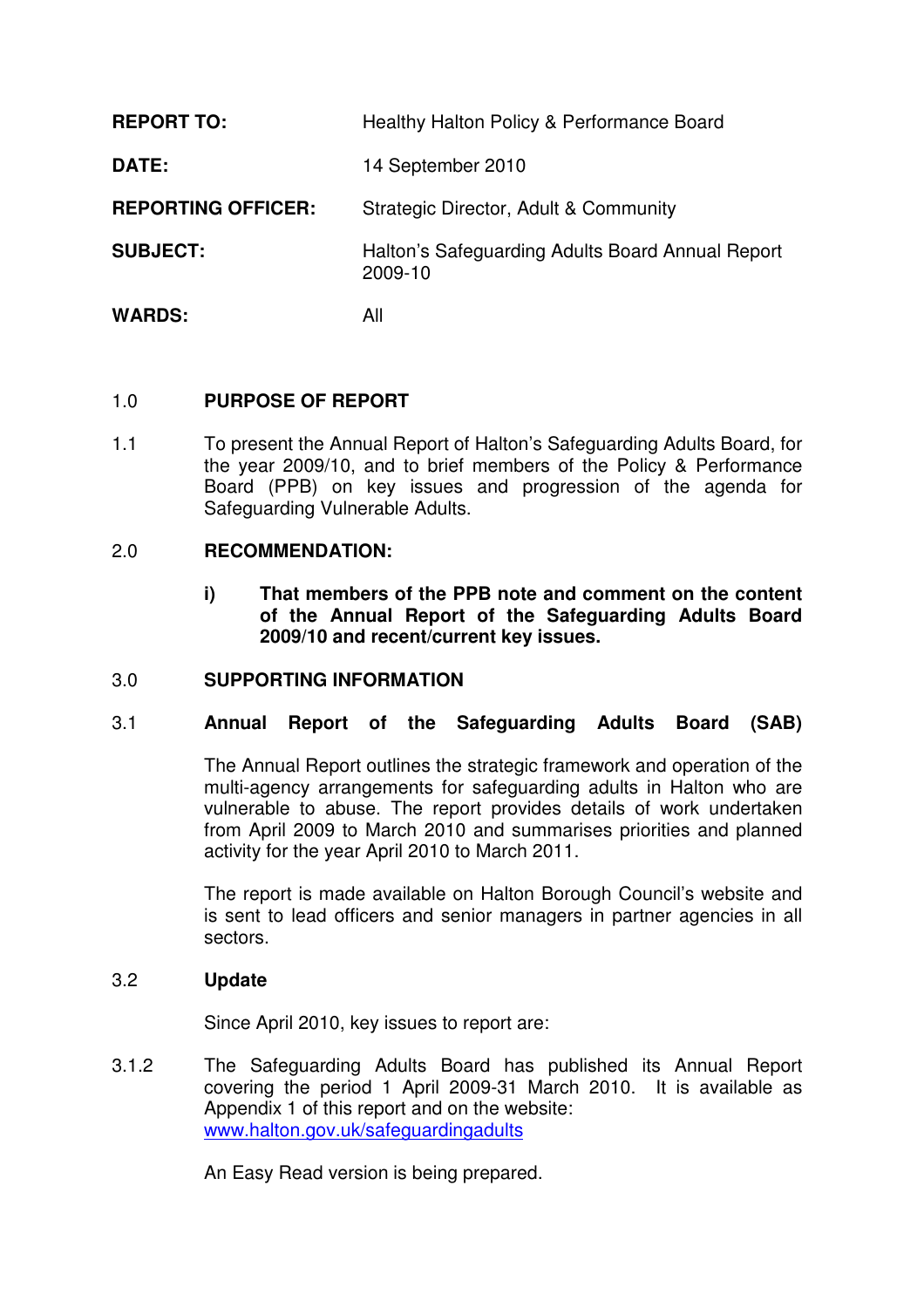The report will be presented to a number of forums, including Policy & Performance Boards (Safer Halton and Healthy Halton), the People's Cabinet and Learning Disabilities Partnership Board.

The Board recommends that partner agencies present it to their respective Boards.

- 3.2.2 The Board's Work Plan has been updated in line with agreed Priorities, as detailed in the Annual Report.
- 3.2.3 Services that have an impact on Safeguarding report to the Board. The following developments have been reported recently:
	- Mental Capacity Act 2005 and Deprivation of Liberty Safeguards (DoLS):
		- Training and other awareness raising activities provided
		- Access to Independent Mental Capacity Advocacy services
		- Policies and Procedures 'refreshed'
	- Dignity in Care:
		- Halton Speak Out has been commissioned to produce easy read information regarding Dignity
		- A Dignity Issues Log has been set up.
	- Personalisation:
		- Multi-disciplinary Risk Management arrangements are being set up
		- Positive Risk Taking Policy being developed
		- Commissioning training for Personal Assistants (PAs)
			- Risk Assessment training being provided
	- Domestic Abuse:
		- 77 local staff with a safeguarding role recently attended a dedicated training session
- 3.2.4 Briefings have been provided for Halton Direct Link Advisors and Supervisors, to clarify referral procedures and ensure effective arrangements in place at the interface between callers and lead safeguarding staff.
- 3.2.5 NHS Trusts are arranging to report Serious Untoward Incidents (that involve Safeguarding Adults elements) to the Board's Quality and Performance sub-group, in recognition of the key learning opportunities they can afford.
- 3.2.6 An action plan arising from last year's appraisal of learning opportunities for Halton from the Hounslow Housing judgment was brought to the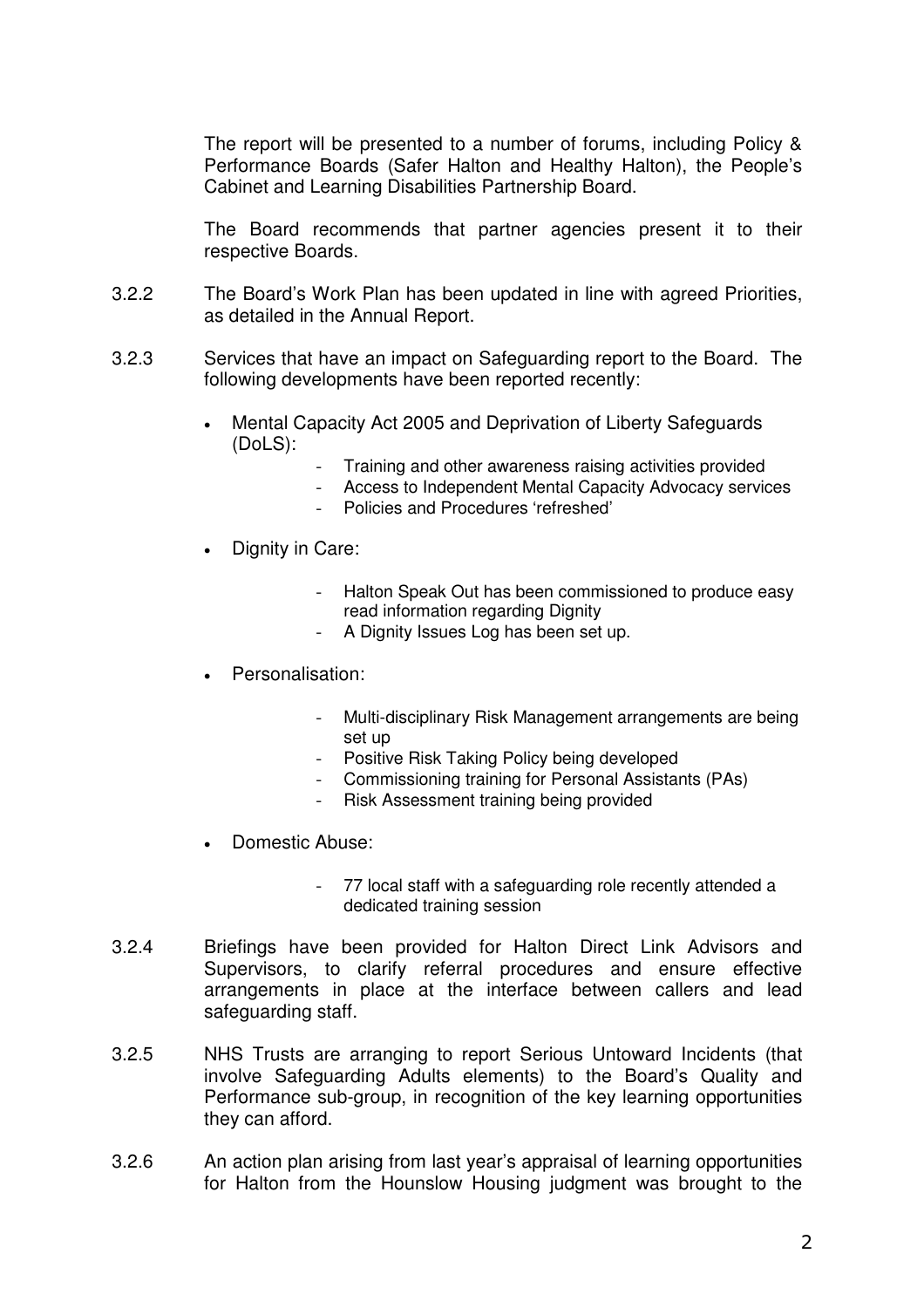Quality & Performance Sub-group in May 2010 and will be tracked for progress.

- 3.2.7 The Quality and Performance sub-group terms of reference have been revised to incorporate serious case reviews and dignity matters.
- 3.2.8 Safeguarding Adults Case audits are being undertaken on a regular basis.
- 3.2.9 A Serious Case Review is still in progress, working to a planned timescale.
- 3.2.10 Publicity & Communications sub-group have taken responsibility within their terms of reference for strategy for the Board's response to media enquiries.
- 3.2.11 Carers Week and Disability Awareness (DAD) Day used as a conduit for distributing publicity materials.
- 3.2.12 A dedicated awareness raising event was held on 28 July, for the Safeguarding Adults Board, providers and partner agency staff.
- 3.2.13 All marketing materials have been reviewed, updated and re-branded with a common branding.
- 3.2.14 A marketing campaign has recently been undertaken during July 2010 and will be refreshed. Includes a wide distribution of written materials (including easy read versions), banner stands in public facilities, and taxi and bus adverts.
- 3.2.15 A number of GP surgeries have agreed to provide safeguarding adults details on plasma screens placed in patient waiting rooms.

Halton Hospital has agreed to put a display screen in place.

- 3.2.16 A multi-agency Safeguarding Adults Training Strategy has been developed.
- 3.2.17 A new evaluation tool and attendee personal action plan is being piloted (for completion during the course being attended), to strengthen the likelihood and provide a potential measure of the difference that training makes, to to practice.
- 3.2.18 A MARAC briefing has been provided for Halton Borough Council (HBC) Assessment team managers, to raise awareness of processes and services, and strengthen procedures in adult social care.
- 3.2.19 HBC's Adult Social Care Workforce Grant currently funds all of the learning interventions. However, the grant funding is set to finish in March 2011 and no alternative/replacement has been announced at the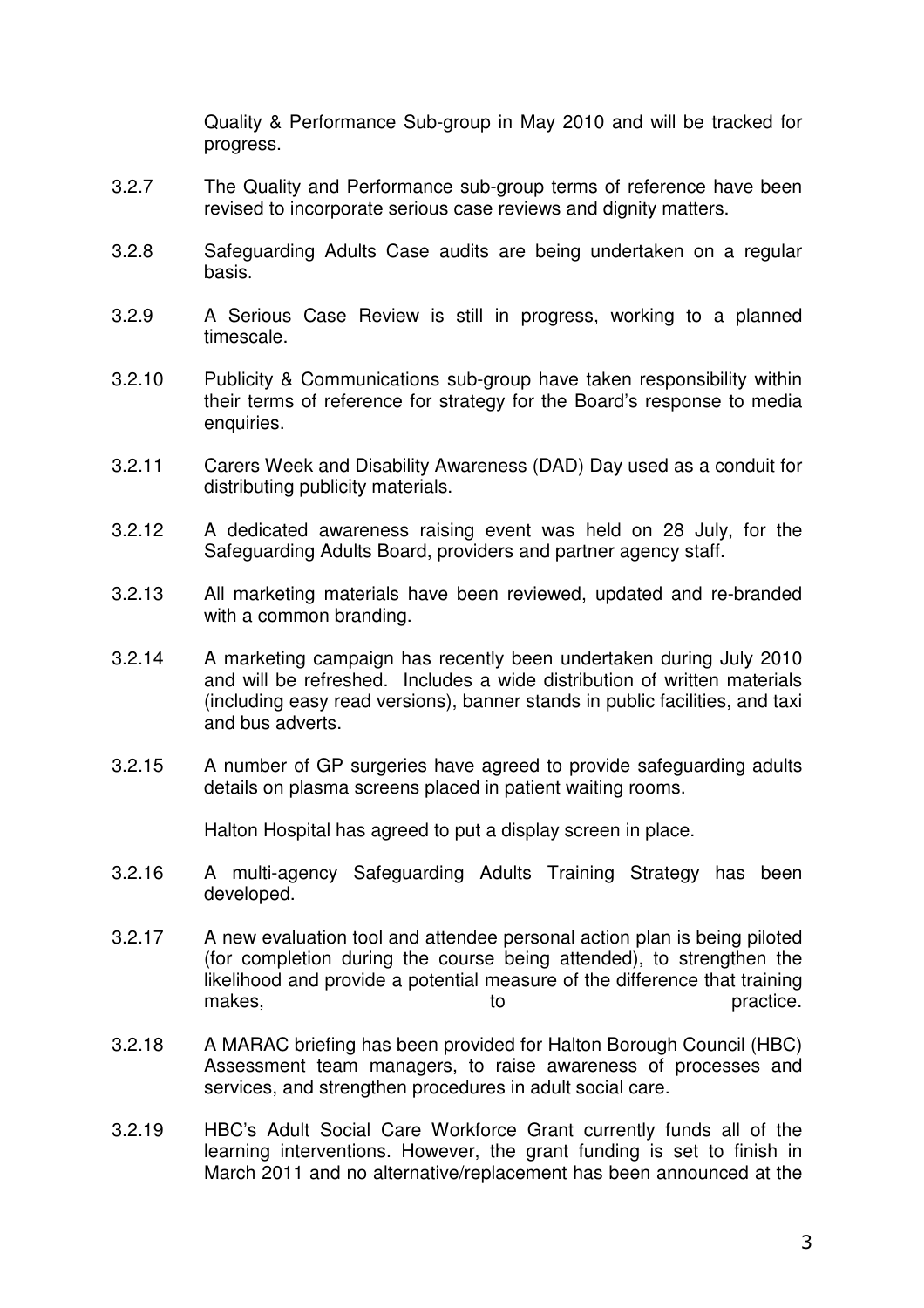time of writing the report. The Council is seeking to move towards a more coordinated and multi-agency response to the future learning and development needs of the partner agencies, initially through a multi – agency plan which can begin to inform long term needs and required resources.

- 3.2.20 Extra training dates have been arranged for Basic Awareness & Referrers Training, due to increased demand. An additional date for Train the Trainer course might be needed.
- 3.2.21 Safeguarding Adults has been incorporated into the Prevention & Early Intervention Strategy.
- 3.2.22 The revised version of the document 'Safeguarding Adults in Halton Inter-agency Policy, Procedures & Guidance' document has been distributed to over 400 agencies and groups operating in Halton. It is available on the website: www.halton.gov.uk/safeguardingadults
- 3.2.23 An Audit Tool has been developed and recommended to related services, to be used to evaluate Safeguarding specific and Safeguarding related policies, procedures and service specifications, evaluate agencies' arrangements for checking their impact on safeguarding adults and the standards they contain. The document was piloted against HBC's Confidential Reporting Policy, which was revised as a result.
- 3.2.24 The Care Quality Commission (CQC) are in the process of conducting an inspection of Adult Social Care, with fieldwork taking place between  $7<sup>th</sup>$  and 16<sup>th</sup> September 2010. The process is focusing on:
	- Older people as a service user group
	- Safeguarding, across all adult groups
	- Improved Health and Wellbeing
	- Increased Choice and Control
	- Maintaining Personal Dignity and Respect
	- Commissioning and Leadership, including use of resources

## 4.0 **POLICY, LEGAL AND FINANCIAL IMPLICATIONS**

- 4.1 A key issue is sustainability of the Training and Development activity once current funding is no longer available. If the key issues are not addressed the level of knowledge and skills that colleagues require to undertake their duties, may not be achieved and therefore impact negatively on vulnerable adults.
- 4.1 There are no policy, legal or financial implications in noting and commenting on this report.
- 4.2 All agencies retain their separate statutory responsibilities in respect of safeguarding adults, whilst Halton Borough Council's Adult and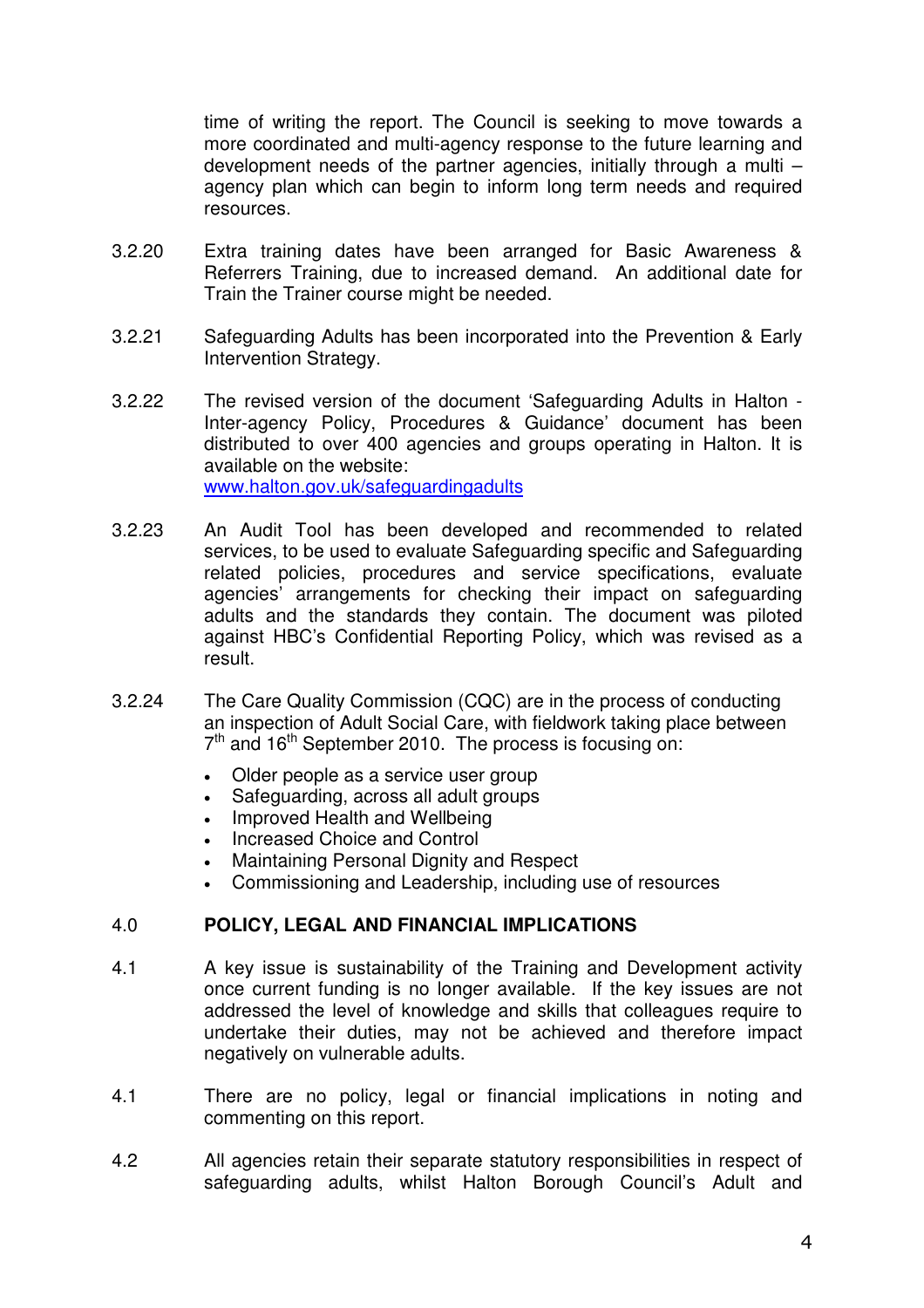Community Directorate has responsibility for coordination of the arrangements, in accordance with 'No Secrets' (DH 2000) national policy guidance and Local Authority Circular (2000) 7/Health Service Circular 2000/007.

# 5.0 **IMPLICATIONS FOR THE COUNCIL'S PRIORITIES**

## 5.1 **Children & Young People in Halton**

Safeguarding Adults Board membership includes:

- The Chair of the Local Safeguarding Children Board and
- Divisional Manager for the Children's Safeguarding Unit in the Children and Young People's Directorate.

Safeguarding Children Board membership includes adult social care representatives.

Joint protocols exist between Council services for adults and children.

The SAB chair, sub-group chairs and lead officers for related services will meet regularly and will ensure a strong interface between, for example, Safeguarding Adults, Safeguarding Children, Domestic Abuse, Hate Crime, Community Safety, Personalisation, Mental capacity & Deprivation of Liberty Safeguards.

## 5.2 **Employment, Learning & Skills in Halton**

None identified.

## 5.3 **A Healthy Halton**

The safeguarding of adults whose circumstances make them vulnerable to abuse is fundamental to their health and well-being. People are likely to be more vulnerable when they experience ill-health.

## 5.4 **A Safer Halton**

The effectiveness of Safeguarding Adults arrangements is fundamental to making Halton a safe place of residence for vulnerable adults.

## 5.5 **Halton's Urban Renewal**

None identified.

#### 6.0 **RISK ANALYSIS**

6.1 Failure to address a range of safeguarding adults issues could expose individuals to abuse and leave the Council vulnerable to complaint, criticism and potential litigation.